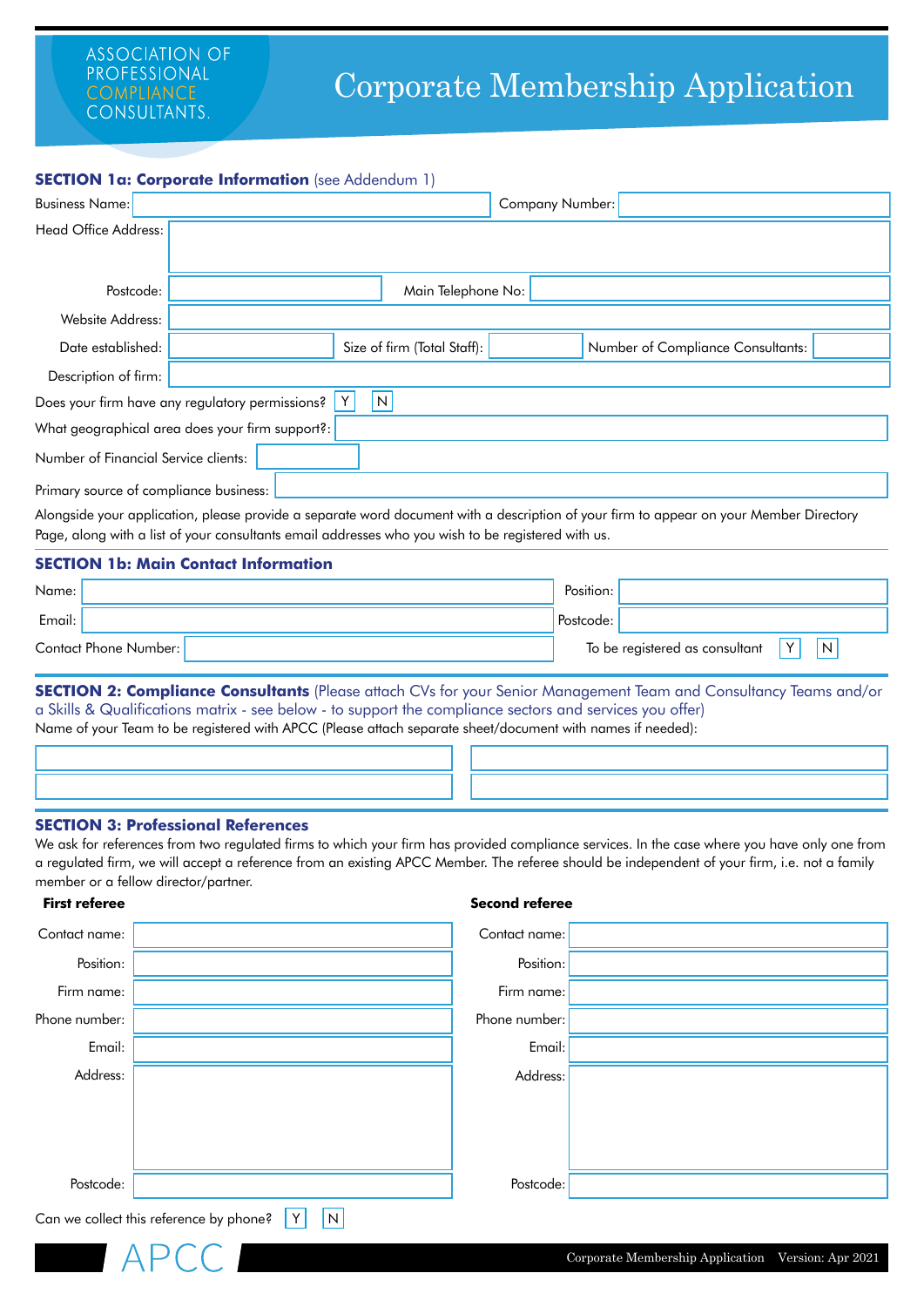## **SECTION 4: Compliance Sectors Supported**

Type of firms served, please mark each one that applies:

| <b>Firm Type</b>                | <b>Tick</b> | <b>Firm Type</b>                    | <b>Tick</b> | <b>Firm Type</b>                         | Tick |
|---------------------------------|-------------|-------------------------------------|-------------|------------------------------------------|------|
| Authorised Professional Persons |             | High Value Dealers                  |             | Retail Investment Managers               |      |
| Bank/Deposit Takers             |             | IFA - Financial Institutions        |             | Sale and Rent Back                       |      |
|                                 |             | IFA - Wealth Mangers                |             | Secondary Intermediaries                 |      |
| Claims Management Companies     |             | Institutional Investment Managers   |             | Securities and Future Firms              |      |
| Collective Investment Funds     |             | Insurance Brokers - General         |             |                                          |      |
| Company Service Providers       |             | Insurance Brokers - Pure Protection |             |                                          |      |
| Consumer Credit Providers       |             |                                     |             |                                          |      |
| Corporate Finance Firms         |             |                                     |             | Third Party Product Providers            |      |
|                                 |             | Lead Generation Firms               |             | Trade Associations, Professional Bodies, |      |
| Custodians/Depositaries         |             |                                     |             |                                          |      |
| Crypto – Capital Markets        |             |                                     |             | Trust Services Providers                 |      |
| Crypto - Payment Services       |             | Money Service Businesses            |             |                                          |      |
| Discretionary Fund Managers     |             | Mortgage Brokers                    |             | Others not listed above;                 |      |
| Electric Money Issuers          |             | Mortgage Lenders/Administrators     |             |                                          |      |
| Energy Market Participants      |             | Multilateral Trading Facilities     |             |                                          |      |
|                                 |             | Payment Service Institutions        |             |                                          |      |
|                                 |             |                                     |             |                                          |      |
|                                 |             | Pension Scheme Operators/Providers  |             |                                          |      |
|                                 |             | Private Client Investment Managers  |             |                                          |      |
| High-Cost Short-Term Credit     |             | Restricted Financial Advisers       |             |                                          |      |
|                                 |             |                                     |             |                                          |      |

## **SECTION 5: Compliance Services**

Type of service offered, please mark each one that applies:

## **Type of service offered**

| Advice Pre-Regulatory Risk Assessment |
|---------------------------------------|
| Authorisations - FCA                  |
| Authorisations - PRA                  |
|                                       |
| Complaint Handling                    |
| Complaint Handling Reviews            |
| Compliance Advice                     |
| Compliance Support                    |
| Compliance Training                   |
| Contracting/Interim                   |
|                                       |
|                                       |
| Enforcement Action – AML & Payment    |

#### **Tick** Type of service offered

| Enforcement Action – Financial Services |  |
|-----------------------------------------|--|
| EU/International Compliance             |  |
| Expert Witness - AML & Payment          |  |
| Expert Witness - Financial Services     |  |
| File Reviews/Monitoring                 |  |
|                                         |  |
|                                         |  |
| Information Security/Data Protection    |  |
| Mis-selling Reviews                     |  |
| Money Laundering/Financial Crime        |  |
| Payment Services Compliance             |  |
|                                         |  |
| Regulatory Capital/Solvency             |  |

#### **Tick** Type of service offered Tick

| Regulatory Hosting/Incubation         |  |  |  |
|---------------------------------------|--|--|--|
| Regulatory Relationship Management    |  |  |  |
|                                       |  |  |  |
|                                       |  |  |  |
|                                       |  |  |  |
| Skilled Persons Panel - On FCA Panel  |  |  |  |
| Skilled Persons Panel - Off FCA Panel |  |  |  |
| Others not listed above:              |  |  |  |

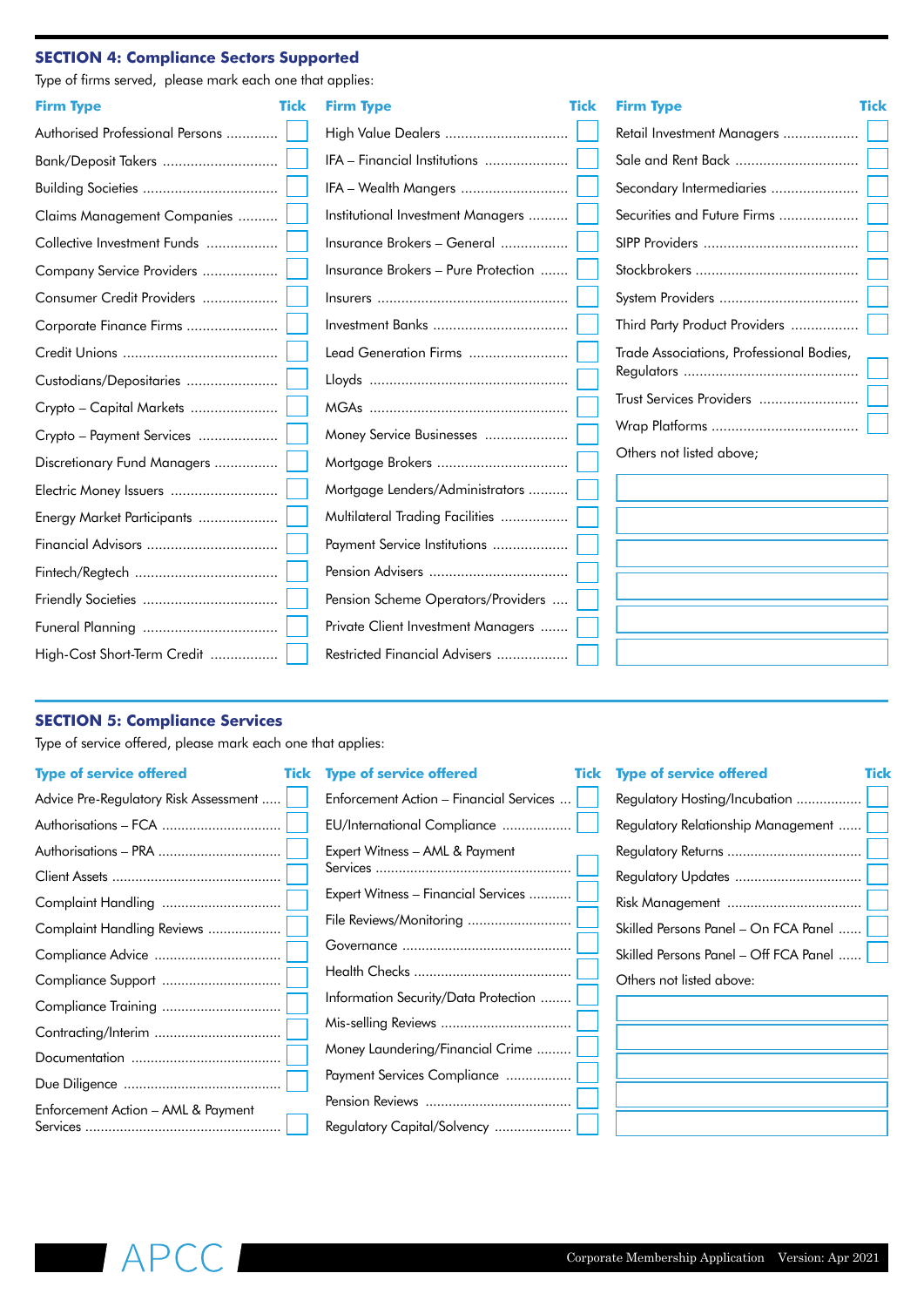## **SECTION 6: Material Information & Disclosures** (Please note that we undertake Corporate and Individual reference checking, this may include credit agency or sanctions checking).

## **To the best of your knowledge, Have you or any member of your management team (whether in the UK or elsewhere) …**

|    | 1. Been the subject of any current criminal proceedings? _                                                                                                                                                                                | Υ | N            |
|----|-------------------------------------------------------------------------------------------------------------------------------------------------------------------------------------------------------------------------------------------|---|--------------|
| 2. | Been the subject of any civil proceedings, arbitration or litigation, including proceedings that may lead to a County Court<br>Judgement (CCJ) or other judgement debts?                                                                  | Υ | $\mathsf{N}$ |
|    | 3. Been the subject of any bankruptcy proceedings? _____________________________                                                                                                                                                          | Y | N            |
| 4. | Ever entered into a deed of arrangement or an individual voluntary arrangement (or trust deed in Scotland) or other<br>agreement in favour of your creditors, or are you doing so? ____________________                                   | Y | N            |
| 5. | Been refused entry to, or been dismissed or requested to resign from, any profession, vocation, office or employment, or<br>from any fiduciary office or position of trust, whether remunerated or not? ________                          | Y | N            |
| 6. | Been refused, restricted in, or had suspended, or revoked, the right to carry on any trade, business or profession for<br>which specific licence, authorisation, registration, membership or other permission as required?                | Y | N            |
| 7. | Been disqualified by a court as acting as a director of a company, or from acting in a management capacity or<br>conducting the affairs of another company, partnership or unincorporated company?                                        | Y | N            |
| 8. | Been criticised, censured, disciplined, disqualified, suspended, expelled, fined or been the subject of any other disciplinary                                                                                                            | Y | ${\sf N}$    |
| 9. | Resigned whilst under investigation by, or been required to resign from, any such body?                                                                                                                                                   | Y | N            |
|    | 10. Decided, after making an application for any licence, authorisation, registration, notification, membership or                                                                                                                        | Y | N            |
|    | 11. Been involved in a firm put into liquidation, wound up, ceased trading, had a receiver or administrator appointed or                                                                                                                  | Y | ${\sf N}$    |
|    | 12. Been involved in a firm adjudged by a court liable for any fraud, misfeasance, wrongful trading or other misconduct?                                                                                                                  | Y | ${\sf N}$    |
|    | 13. Been involved in a firm convicted of any criminal offence, censured, disciplines or publicly criticised by any inquiry, by the<br>Takeover Panel or any governmental or statutory authority or any other regulatory body? ___________ | Υ | $\mathsf N$  |
|    | 14. Are you aware of any business interests, employment obligations, or any other situations that may conflict with<br>this application?                                                                                                  | Υ | N            |
|    | 15. Has the applicant or any member of the applicant firm been subject to any investigation or censure by any professional,<br>government, trade or regulatory body? If yes, please provide full details.                                 | Y | N            |
|    | Attached                                                                                                                                                                                                                                  |   |              |

Is there any other information about you that the APCC should be aware of in considering this application (e.g. any complaints or disputes or other items having a reputational impact)?

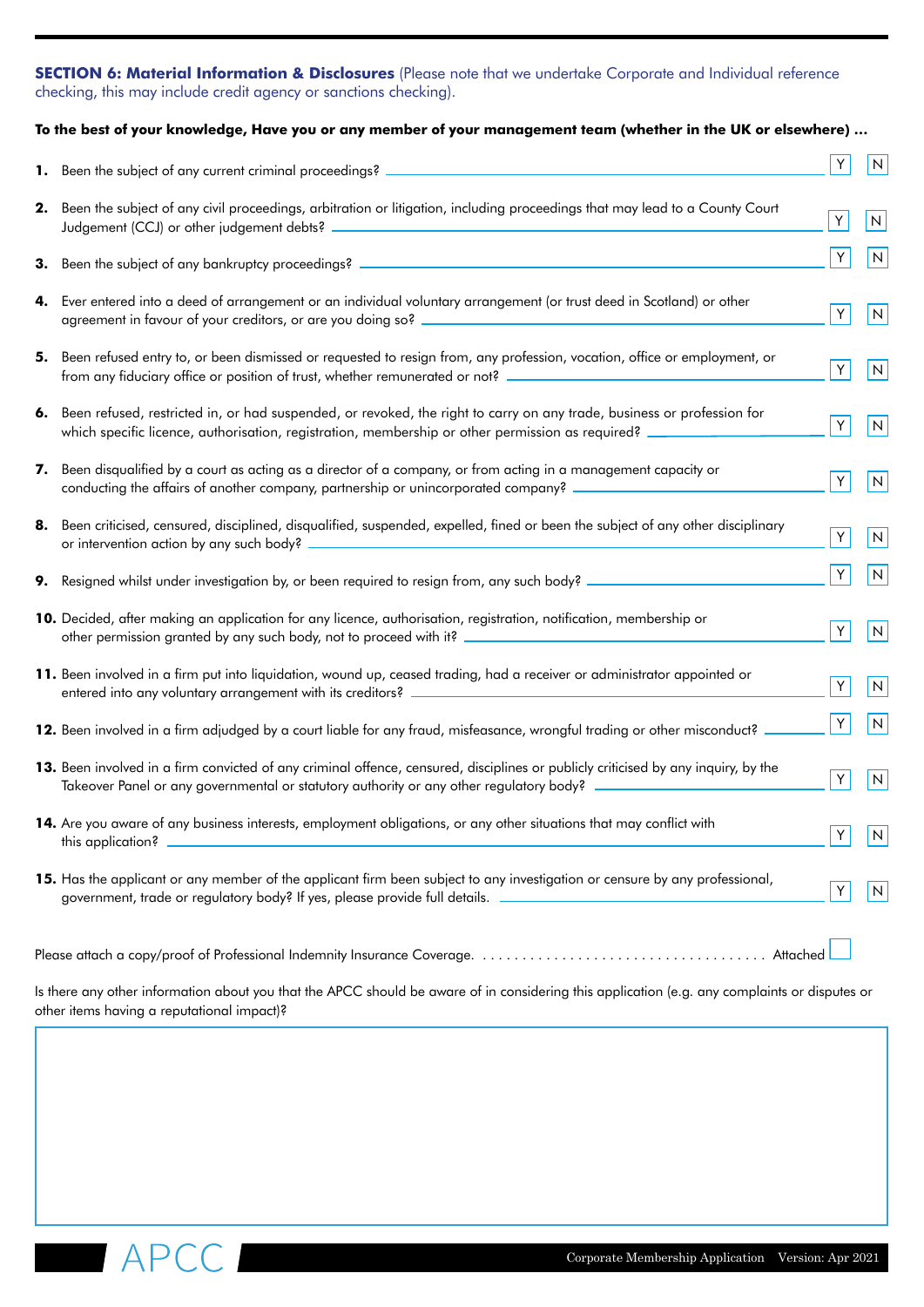## **SECTION 7: Membership Fee**

|                                                                  |                                                          |                     | Application fee (non-refundable): |   | £ 65.00 |
|------------------------------------------------------------------|----------------------------------------------------------|---------------------|-----------------------------------|---|---------|
| <b>Price per Consultant</b>                                      | Number of consultants                                    | Fee excluding VAT £ | Membership fee:                   | £ |         |
|                                                                  |                                                          | 211.00              |                                   |   |         |
|                                                                  | $2 - 3$                                                  | 421.00              |                                   |   |         |
|                                                                  | $4 - 5$                                                  | 632.00              |                                   |   |         |
|                                                                  | $6 - 8$                                                  | 873.00              |                                   |   |         |
|                                                                  | $9 - 10$                                                 | 1084.00             |                                   |   |         |
|                                                                  | $11 - 15$                                                | 1400.00             |                                   |   |         |
|                                                                  | $16 - 20$                                                | 1575.00             |                                   |   |         |
|                                                                  | $21 +$                                                   | 1800.00             |                                   |   |         |
|                                                                  |                                                          |                     |                                   |   |         |
| If paying by BACS our account details are:<br>Account name: APCC |                                                          |                     | FEE PAYABLE (excl VAT):           | £ |         |
|                                                                  |                                                          |                     | VAT (at 20%):                     | £ |         |
| Account number: 81360590                                         | Sort code: 40-43-23                                      |                     |                                   |   |         |
|                                                                  | Cheques should be enclosed and made payable to the APCC. |                     | <b>TOTAL FEE PAYABLE:</b>         | £ |         |

## **SECTION 8: Declaration** (see Addendum 2)

We, the undersigned, apply for corporate membership of the Association of Professional Compliance Consultants on behalf of the proposed

member firm: (Legal name of firm)

We declare that we have read and agree to comply with the Memorandum and Articles of the Association and that the firm is eligible for membership. We agree to observe the Memorandum and Articles, the Code of Ethics and Professional Conduct, the Grievance Procedure and the Association's Professional Standards as adopted from time to time by the Association.

Signature (on behalf of firm named above): Signature (on behalf of firm named above):

| Print Name: | Print Name: |
|-------------|-------------|
| Position:   | Position:   |
| Date:       | Date:       |

#### **Next Steps**

Upon receipt of a completed application form, an APCC acknowledgment will be issued.

Once the references have been checked and all other information and documentation is satisfactory the existing membership will be notified of your membership application and asked to support the application. Confirmation of membership will be notified to you following this.

# **Please note you are not authorised to use the APCC logo UNTIL your application has been accepted and you are onboarded as a member firm.**

Please email the completed form along with all CVs and payment to: *membership@apcc.org.uk*

# **Addendum**

*1. The Association of Professional Compliance Consultants ("the APCC") is a company limited by guarantee. Membership of the APCC is open to any firm (which may include limited companies, partnerships and sole traders) which provides compliance consultancy services to organisations regulated by the Financial Conduct Authority and/or Prudential Regulation Authority and either has, or intends to have, more than one client at a time.* 

*A Compliance Consultant is defined as an employee or contractor whose services are charged to your clients, either directly or indirectly for the provision of compliance support or consulting.*

- *2. In applying for membership a firm or organisation agrees to abide by the following as adopted by the APCC (and available at www.apcc.org.uk/):*
	- *(a) the Memorandum and Articles of Association*
	- *(b) the Code of Ethics and Professional Conduct*
	- *(c) the Grievance Procedure*
	- *(d) the Professional Standards of the Association as adopted from time to time*
	- *In order to comply with the APCC Professional Standards, we would specifically expect a firm to have in place the following:*
	- *(a) skills and experience matrix (or equivalent document) for both in-house and external consultants*
	- *(b) policies and procedures including, but not limited to, data security, business continuity, complaints handling, recruitment and development of consultants, market abuse policy (where the firm deals with clients who deal in market securities) and information security*
	- *(c) terms of engagement for all clients*
	- *(d) robust client administration procedures*
	- *(e) procedures for dealing with failing clients*